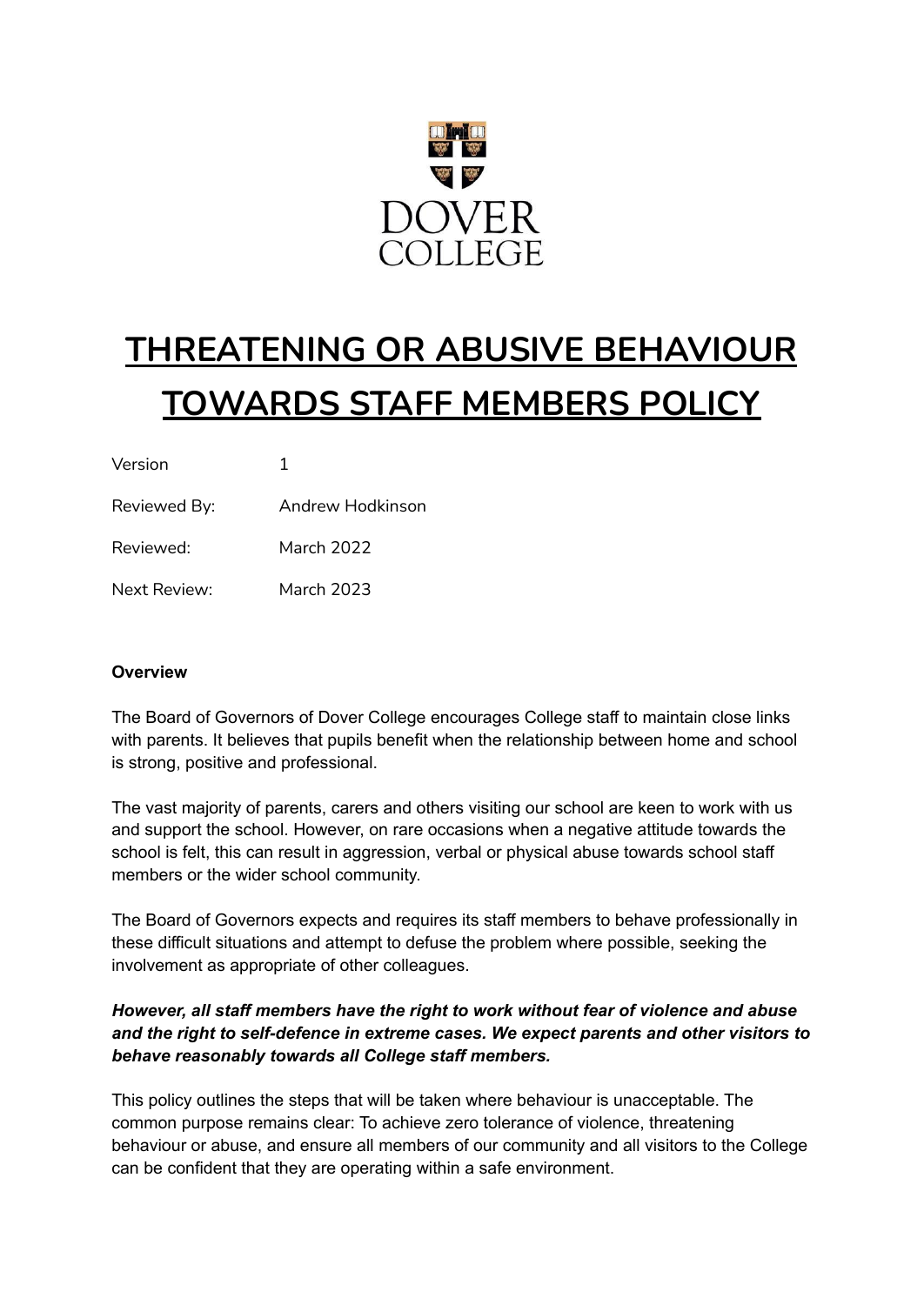## **Unacceptable Behaviour**

Types of behaviour that are considered threatening and abusive and will not be tolerated include:

- Shouting at school staff members, either in person or over the telephone.
- Physically intimidating a staff member, e.g. deliberately standing very close to them.
- The use of aggressive hand gestures.
- Threatening behaviour.
- Shaking or holding a fist or finger towards another person.
- Swearing.
- Pushing.
- Hitting, e.g. slapping, punching and kicking.
- Spitting.
- Discriminatory comments.
- Breaching the school's security policies.
- Aggressive and threatening phone calls or emails.
- Aggressive or threatening behaviour towards staff or their families via social media.

This list is not exhaustive but seeks to provide illustrations of such behaviour.

#### **Response**

If a parent behaves unacceptably towards a staff member, the Headteacher or other appropriate senior staff member will seek to resolve the situation through discussion and mediation. If necessary, the school's Complaints Policy should be suggested. Where all other avenues have been exhausted, and aggression or intimidation continues or where there is an act or threat of violence, a parent may be banned by the Headteacher from the school premises, subject to review. Unacceptable behaviour may result in the Chairman of Governors and the police being informed of the incident.

#### **Bans Procedure**

1. The parent will be informed, in writing, that they are banned from the premises, subject to review, and what will happen if the ban is breached, e.g. police involvement or an injunction application.

2. If an assault leads to a ban, a statement indicating the matter has been reported to the police will be included.

3. The Headmaster will inform the Chairman of Governors of the ban.

4. The College will make appropriate arrangements for pupils to be delivered to and collected from the premises.